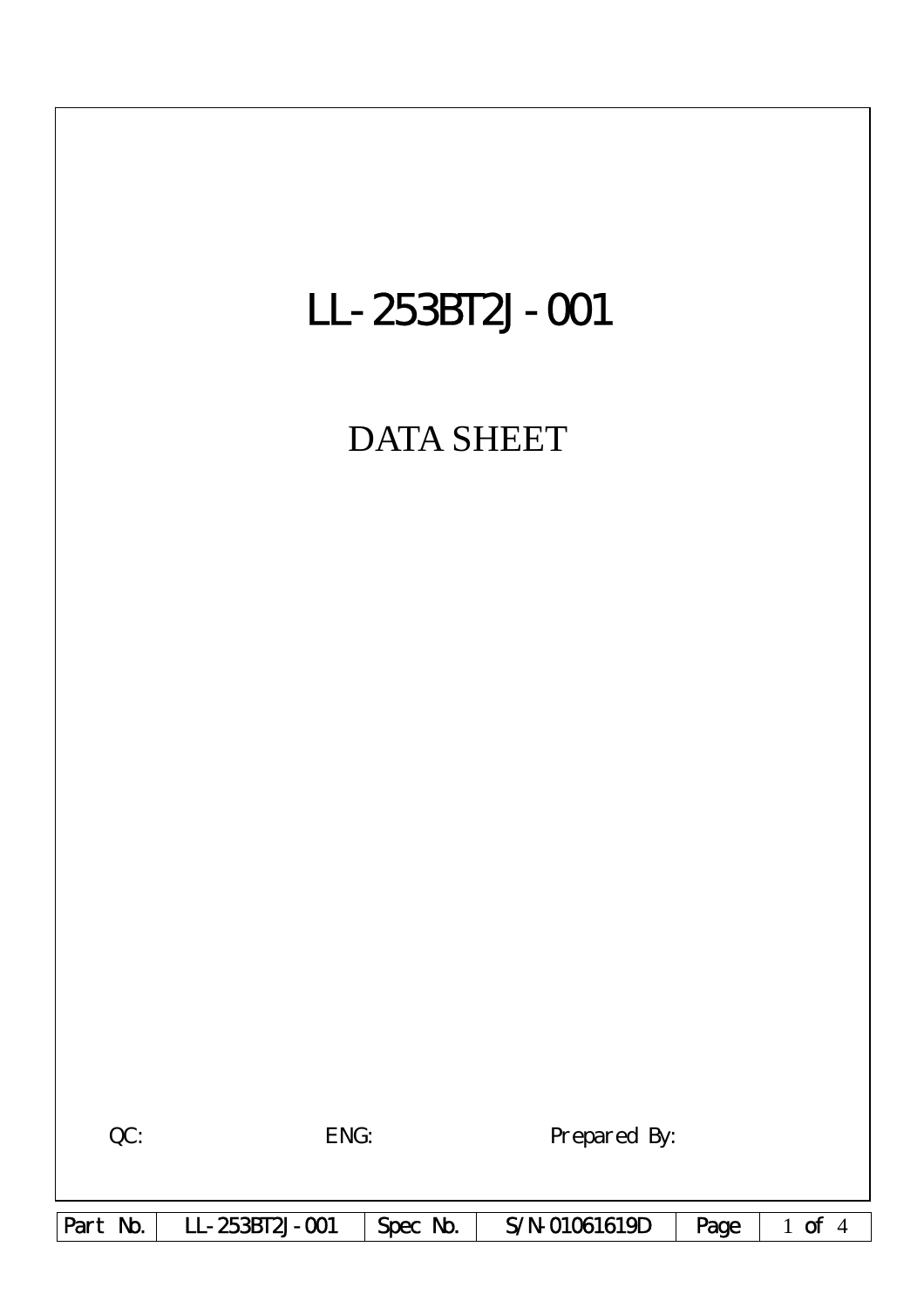## **Features**

- ♦ 2x5mm rectangular package
- ♦ Wide viewing angle
- ♦ General purpose leads
- ♦ Reliable and rugged

# **Package Dimension:**



| Part NO.         | Chip Material | Lens Color              | Source Color |  |
|------------------|---------------|-------------------------|--------------|--|
| $LL-253BT2J-001$ | GaInN         | <b>Blue Transparent</b> | Blue         |  |

#### **Notes:**

- 1. All dimensions are in millimeters (inches).
- 2. Tolerance is  $\pm 0.25(.010")$  mm unless otherwise noted.
- 3. Protruded resin under flange is 1.0mm(.04") max
- 4. Lead spacing is measured where the leads emerge from the package.
- **5.** Specifications are subject to change without notice
- 6. Caution in ESD:

Siatic Electricity and surge damages the LED. lt is recommend to use a wrist band or anti-electrostatic glove when handling the LED.All devices, equipment and machinery must be properly grounded.

7. This data-sheet only valid for six months.

|  | Part No.   LL-253BT2J-001   Spec No. |  | S/N-01061619D $\vert$ Page $\vert$ 2 of 4 |  |  |
|--|--------------------------------------|--|-------------------------------------------|--|--|
|--|--------------------------------------|--|-------------------------------------------|--|--|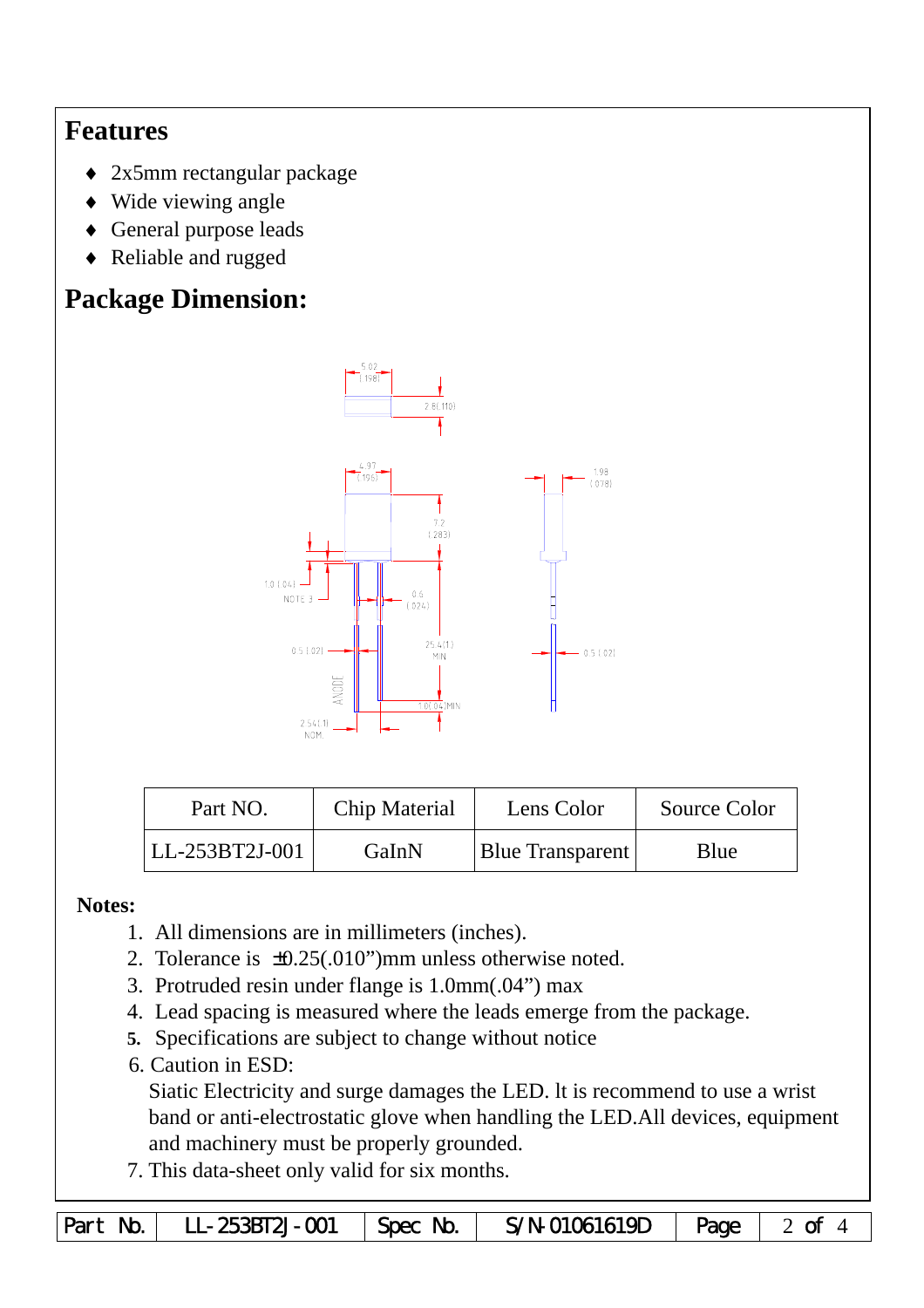| <b>Absolute Maximum Ratings at Ta=25</b> |  |
|------------------------------------------|--|
|                                          |  |

| Parameter                                                    | MAX.                  | Uni t      |
|--------------------------------------------------------------|-----------------------|------------|
| Pover Dissipation                                            | 100                   | mW         |
| Peak Forward Current<br>(1/10 Duty Cycle, 0.1ms Pulse Width) | 100                   | mA         |
| Continuous Forward Current                                   | 35                    | mA         |
| Derating Linear From 50                                      | Q.4                   | $m\lambda$ |
| Reverse Vol tage                                             | 5                     | V          |
| Operating Temperature Range                                  | to $+80$<br>- 40      |            |
| Storage Temperature Range                                    | $-40$ to $+80$        |            |
| Lead Sol dering Temperature<br>4nm(. 157") From Body         | for 5 Seconds<br>260. |            |

### **Electrical Optical Characteristics at Ta=25**℃

| Parameter                   | Symbol                | Mn. | Typ.                   | Max. | Uni t          | Test Condition      |
|-----------------------------|-----------------------|-----|------------------------|------|----------------|---------------------|
| Luminous Intensity          | l v                   |     | 30                     |      | mcd            | $I = 20mA$ (Note 1) |
| Vi ewing Angl e             | $\overline{2}$<br>1/2 |     | 110                    |      | Deg            | (Note 2)            |
| Peak Emission Wavelength    | p                     |     | 428                    |      | N <sub>m</sub> | $I_F = 20$ mA       |
| Dominant Wavelength         | d                     |     | 462                    |      | Nm             | $I = 20mA$ (Note 3) |
| Line Half-Width<br>Spectral |                       |     | 58                     |      | N <sub>m</sub> | $I_F = 20$ mA       |
| Forward Voltage             | $V_F$                 |     | $\overline{4}$ .<br>15 | 5.2  | $\vee$         | $I_F=20$ mA         |
| Reverse Current             | I R                   |     |                        | 100  | μA             | $V_R = 5V$          |

#### Note:

- 1.Luminous intensity is measured with a light sensor and filter combination that approximates the CIE eye-response curve.
- $2 1/2$  is the off-axis angle at which the luminous intensity is half the axial luminous i ntensity.
- 3.The dominant wavelength ( d) is derived from the CIE chromaticity diagram and represents the single wavelength which defines the color of the device.

Part No. | LL-253BT2J-001 | Spec No. | S/N-01061619D | Page | 3 of 4